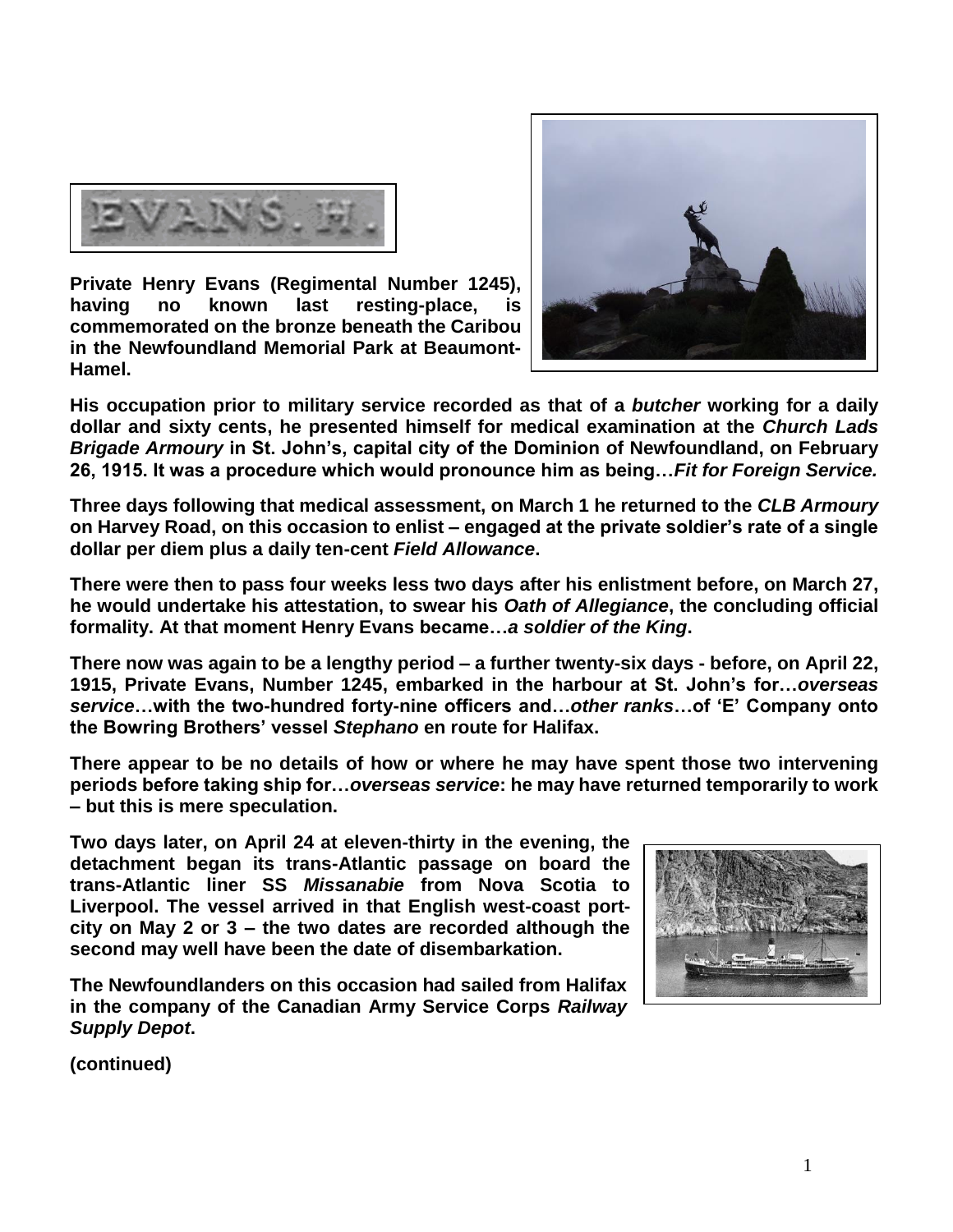2

## **(Preceding page:** *The image of 'Stephano' passing through the Narrows of St. John's Harbour is shown by courtesy of the Provincial Archives***.)**

**(Right:** *The image of 'Missanabie' is from the Old Ship Picture Galleries website. The vessel was of the Canadian Pacific Line and, although transporting troops during the Great War, did so as part of her commercial services which continued during the conflict. On September 9, 1918, she was torpedoed and sunk off the south coast of Ireland with the loss of forty-five lives***.)**

**From Liverpool the contingent travelled northwards by train to the Scottish capital, Edinburgh where, on May 4, 'E' Company joined 'A', 'B', 'C' and 'D' Companies which had already taken up station as the garrison at the historic Castle, the first troops from outside the British Isles ever to do so.**

**(Right:** *The venerable bastion of Edinburgh Castle dominates the Scottish capital from its hill in the centre of the city***. – photograph from 2011)**

**Private Evans' 'E' Company, however, was to have but a few days to savour the charms of the Scottish capital.**

**\* \* \* \* \***

**Some seven months before that May 4, in the late summer and early autumn of 1914 there had been a period of training of five weeks on the shores of** *Quidi Vidi Lake* **in the east end of St. John's for the newly-formed Newfoundland Regiment's first recruits – these to become 'A' and 'B' Companies - during which time the authorities had also been preparing for the Regiment's transfer overseas.**

**This first Newfoundland contingent was to embark on October 3, in some cases only days after a recruit's enlistment and/ or attestation. To become known to history as the** *First Five Hundred* **and also as the** *Blue Puttees***, on that day they had boarded the Bowring Brothers' vessel** *Florizel* **awaiting in St. John's Harbour.**

**(Right above:** *The image of Florizel at anchor in the harbour at St. John's is by courtesy of Admiralty House Museum***.)**

**The ship had sailed for the United Kingdom on the morrow, October 4, 1914, to its rendezvous with the convoy carrying the 1 st Canadian Division overseas, off the south coast of the Island.** 

**(Right:** *Fort George, constructed in the latter half of the eighteenth century, still serves the British Army to this day***. – photograph from 2011)**





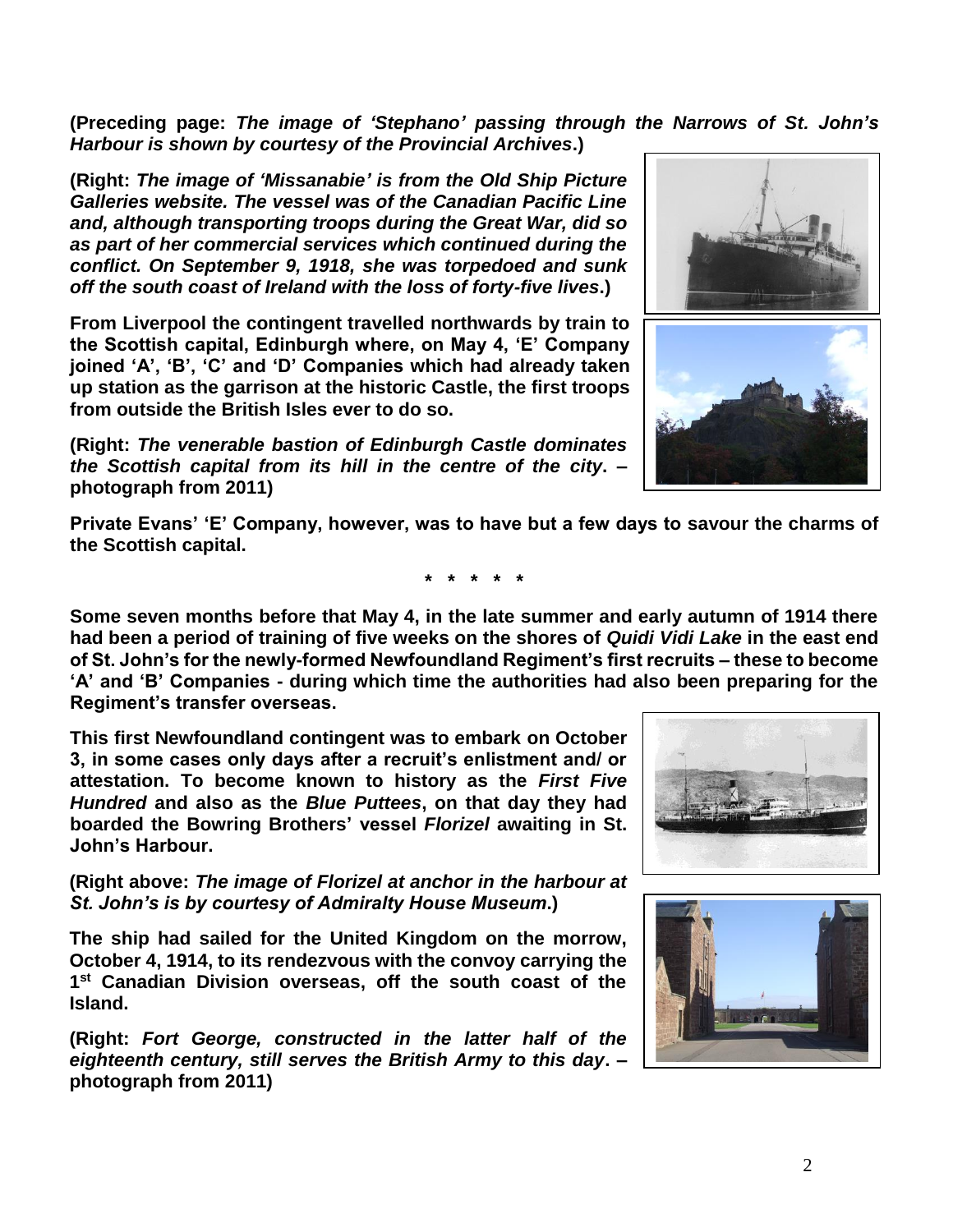**Once having disembarked in the United Kingdom this first Newfoundland contingent was to train in three venues during the late autumn of 1914 and then the winter of 1914-1915: firstly in southern England on the** *Salisbury Plain***; then in Scotland at** *Fort George* **– on the** *Moray Firth* **close to Inverness; and lastly at** *Edinburgh Castle* **– where, as recorded beforehand, it was to provide the first garrison from outside the British Isles.** 

**Only days after 'A' and 'B' Companies had taken up their posting there, on February 16 of 1915, 'C' Company – the first re-enforcements for the original contingent\* - would arrive directly – through Liverpool of course - from Newfoundland. On the final day of the month of March it had been the turn of 'D' Company to arrive – they via Halifax as well as Liverpool – to report…***to duty***…at Edinburgh.**

*\*This contingent, while a part of the Newfoundland Regiment, was not yet a battalion and would not be so for a further five months – as will be seen below.*

**\* \* \* \* \***

**Seven days after the arrival of Private Evans' 'E' Company in the Scottish capital, on May 11 the entire Newfoundland contingent was ordered elsewhere.** 

**On that day, seven weeks into spring – although in Scotland there was apparently still snow - the unit was dispatched to** *Stobs Camp***, all under canvas and south-eastwards of Edinburgh, in the vicinity of the town of Hawick.**

**It was to be at** *Stobs Camp* **that the Newfoundland contingent would eventually receive the re-enforcements from home – 'F' Company which arrived on July 10, 1915 - that would bring its numbers up to that of British Army establishment battalion strength\*. On that date the newly-formed 1st Battalion of the Newfoundland Regiment was thus now available to be ordered on…***active service***.**

**(Right:** *The Newfoundland Regiment marches past on the training ground at Stobs Camp and is presented with its Colours on June 10, 1915.* **– by courtesy of Reverend Wilson Tibbo and Mrs. Lillian Tibbo)**

**\****This was approximately fifteen hundred, sufficient to furnish four 'fighting' companies, two re-enforcement companies and a headquarters staff.*

**At the beginning of that August of 1915, the four senior Companies, 'A', 'B', 'C' and 'D', were then sent south from** *Stobs Camp* **to undergo a final two weeks of training, as well as an inspection by the King, at** *Camp Aldershot***. This force, now the 1st Battalion of the Newfoundland Regiment, was thereupon attached to the 88th Brigade of the 29th Division of the (British) Mediterranean Expeditionary Force.**

**(Right:** *George V, by the Grace of God, of the United Kingdom of Great Britain and Ireland and of the British Dominions beyond the Seas, King, Defender of the Faith, Emperor of India* **– the photograph is from** *Bain News Services* **via the** *Wikipedia* **web-site.)**



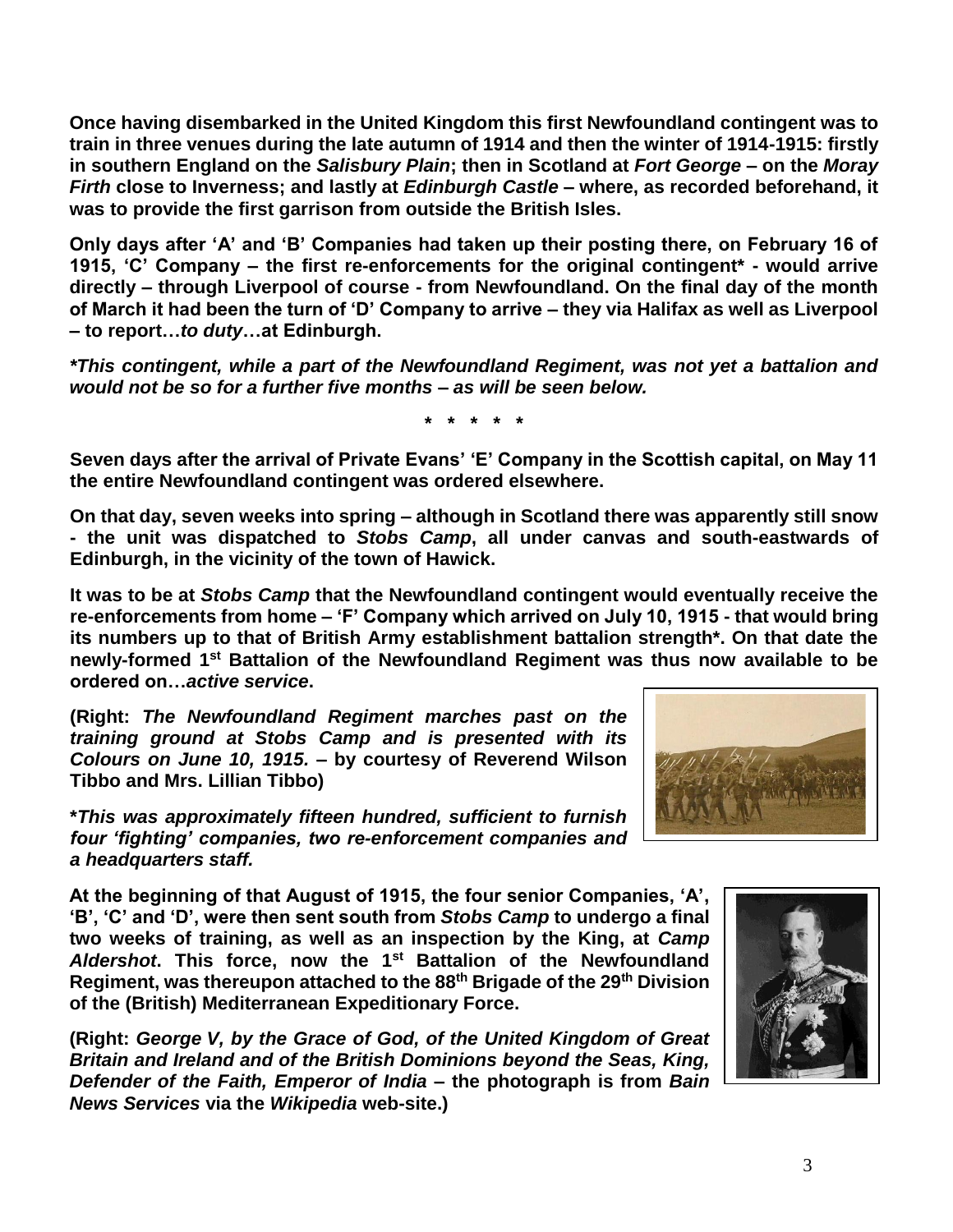**Meanwhile the two junior Companies, 'E' – as seen, the last arrived at Edinburgh - and the aforementioned 'F', were ordered transferred to Scotland's west coast, to Ayr, there to provide the nucleus of the newly-forming 2nd (***Reserve***) Battalion.**

**The Depot was to be Private Evans' home for the next three months.**

**At the end of this summer of 1915, the once-Royal Borough of Ayr on Scotland's west coast was to begin to serve as the overseas base for the 2nd (***Reserve***) Battalion of the Newfoundland Regiment from where – as of November of 1915 and up until January of 1918 - re-enforcement drafts from home were to be despatched to bolster the 1st Battalion's numbers, at first to the Middle East and then later to the** *Western Front***.**

**(Right above:** *An aerial view of Ayr, likely from the period between the Wars: Newton-on Ayr, where were quartered the 'other ranks', is to the left of the River Ayr and the Royal Borough, where were housed the officers, is to the right***. – by courtesy of the** *Carnegie Library* **at Ayr)**

**(Right:** *The High Street in Ayr as shown on a postcard of the time, the imposing Wallace Tower – it stands to this day (2017) - dominating the scene* **– by courtesy of Reverend Wilson Tibbo and Mrs Lillian Tibbo.**

**It was during this posting spent at Ayr that Private Evans was prevailed upon to re-enlist, on this second occasion signing on – in fact, making his mark as he was one of a number of those unable to write -** *for the duration of the war***. This he did on January 27 of the New Year, 1917.**

**\****At the outset of the War, perhaps because it was felt by the authorities that it would be a conflict of short duration, the recruits enlisted for only a single year. As the War progressed, however, this was obviously going to cause problems and the men were encouraged to reenlist***.** *Later recruits signed on for the 'Duration' at the time of their enlistment.*

**On March 13 of 1916, the 2nd Re-enforcement Draft from Ayr – Private Evans among its ranks - was despatched through the English south-coast naval base of Devonport en route to Egypt. Having arrived in Alexandria to join the 1st Battalion, it was to find that the parent unit had by that time sailed to France. Private Evans and his draft thereupon re-embarked onto another vessel, HM Transport** *Kingstonian***, and re-traced their metaphoric foot-steps, the** 

**contingent finally reaching the French Mediterranean port of Marseille on April 3\*.**

*At the time there was some confusion as to whether 1st Battalion would stay in the Middle East or not, and this draft set sail for Egypt only a single day before 1st Battalion took ship from Egypt to France. The ships probably passed each other in mid-Mediterranean going in opposite directions.*





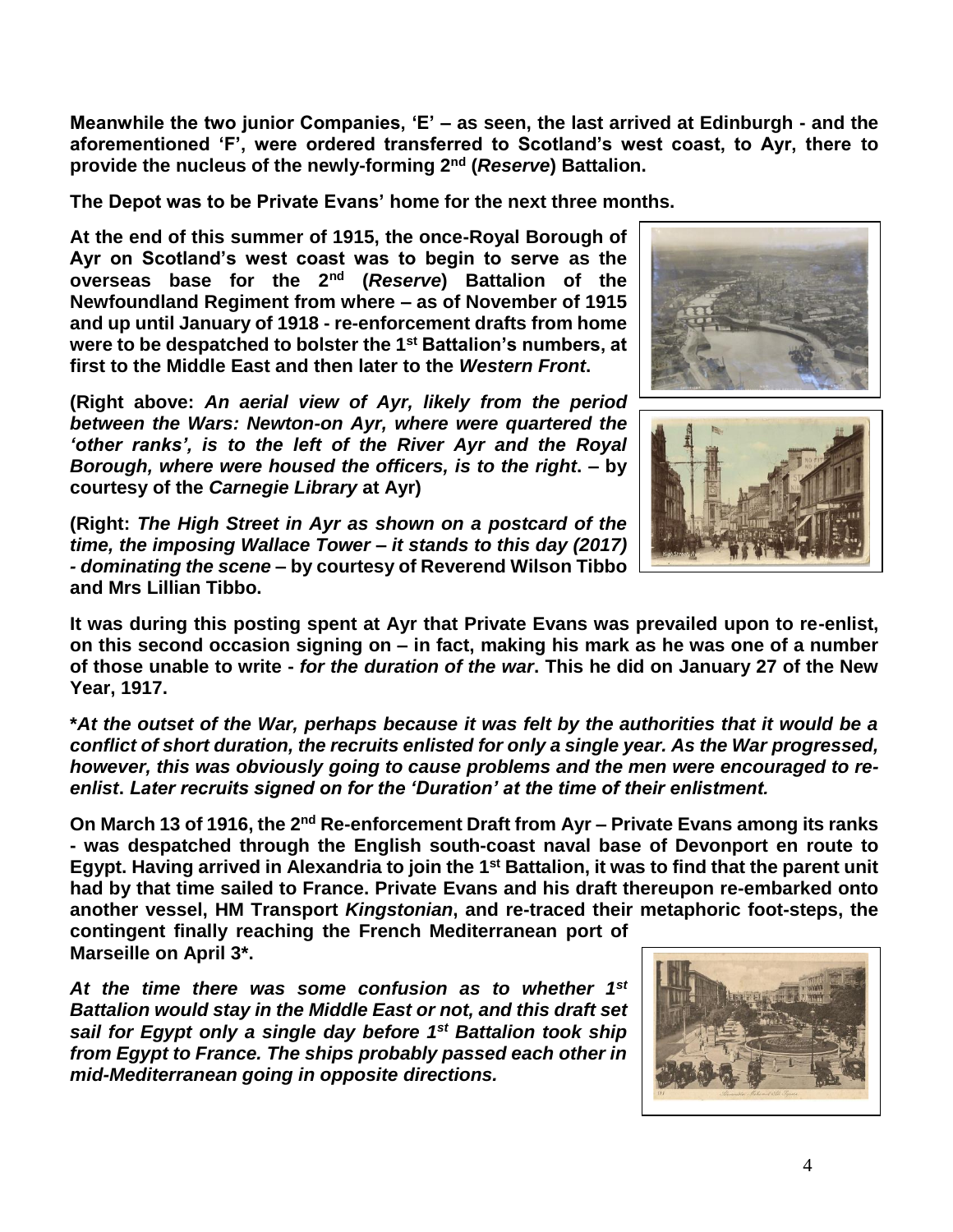## **(Preceding page:** *In the central part of the city of Alexandria at or about the time of the Great War, the Place Mohamed Ali* **– from a vintage post-card)**

**The 2nd Re-enforcement Draft of two officers and one-hundred forty other ranks, having disembarked in Marseille on that April 3, would join the parent unit five days and a lengthy train-ride later, on April 8, while the unit was billeted in the small community of Louvencourt. The Newfoundland Battalion, meanwhile (see below) had** *itself* **arrived in France only seventeen days previously, on March 22, and was still on the march towards the forward area of the** *Western Front***.** 

Five days later, on April 13, the 1<sup>st</sup> Battalion reached its **destination – thus completing a month-long transfer from Egypt to the** *Western Front* **– and marched into the village of Englebelmer situated at some three kilometres behind the front lines. There it was billeted, welcomed additional reenforcements on the 15th, and, on that same day, was sent – accompanied by the new-comers, to work in the communication trenches not so very far away.** 



**(Right above:** *A part of the re-constructed trench system to be found in the Newfoundland Memorial Park at Beaumont-Hamel –* **photograph from 2007(?))**

**\* \* \* \* \***

**Some nine months prior to Private Evans' re-union with the Newfoundland unit and while he was accustoming himself to life at the new Regimental Depot, the personnel of the 1st Battalion of the Newfoundland Regiment at** *Camp Aldershot* **was being prepared for the voyage to the other end of the Mediterranean Sea.**

**(Right above:** *Some of the personnel of 'A', 'B', 'C' and 'D' Companies of the 1st Battalion of the Newfoundland Regiment at Aldershot in August of 1915, prior to its departure to 'active service' on the Gallipoli Peninsula* **– from** *The Fighting Newfoundlander* **by Col. G.W.L. Nicholson, C.D.)**

**(Right:** *The image of Megantic, here in her peace-time colours of a 'White Star Line' vessel, is from the Old Ship Picture Galleries web-site***.)**

**On August 20, 1915, the Newfoundland Battalion had embarked in the Royal Navy Harbour of Devonport onto the requisitioned passenger-liner** *Megantic* **for passage to the Middle East and to the fighting against the Turks. There, a month later – having spent some two weeks billeted in British barracks in the vicinity of the Egyptian capital, Cairo - on September 20, the 1st Battalion was to land at** *Suvla Bay* **on the** *Gallipoli Peninsula***.**





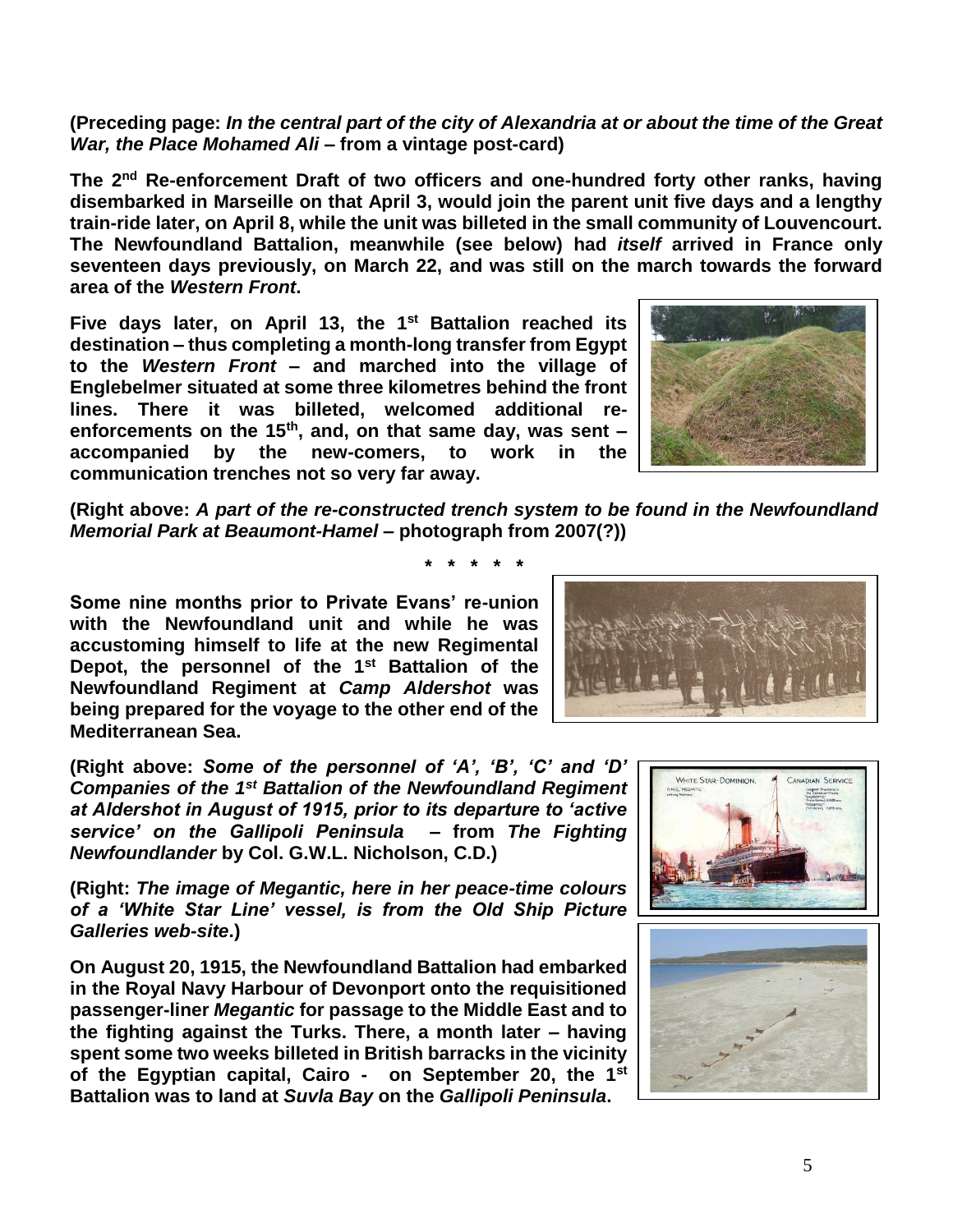**(Preceding page:** *Kangaroo Beach, where the officers and men of the 1st Battalion, Newfoundland Regiment, landed on the night of September 19-20, 1915, is to be seen in the distance at the far end of Suvla Bay. The remains of a landing-craft are still clearly visible in the foreground on 'A' Beach***. – photograph taken in 2011)**

**(Right:** *Newfoundland troops on board a troop-ship anchored at Mudros: either Megantic on August 29, Ausonia on September 18, or Prince Abbas on September 19 – Whichever the case, they were yet to land on Gallipoli***. – from Provincial Archives)**

**(Right below:** *A century later, the area, little changed from those far-off days, of the Newfoundland positions at Suvla Bay, and where the 1st Battalion of the Newfoundland Regiment was to serve during the autumn of 1915* **– photograph from 2011)**

**When the Newfoundlanders had landed from their transport ship at** *Suvla Bay* **on that September night of 1915 they were to disembark into a campaign that was already on the threshold of collapse.**

**Not only in the area where the Newfoundland Battalion was to serve but, even ever since the very first days of the operation in April of 1915, the entire** *Gallipoli Campaign,* **including the operation at** *Suvla Bay,* **had been proving to be little more than a debacle:** 

**(Right:** *No-Man's-Land at Suvla Bay as seen from the Newfoundland positions* **– from** *Provincial Archives***)**

**Flies, dust, disease, the frost-bite and the floods – and of course the casualties inflicted by an enemy who was to fight a great deal better than the British High Command\* had ever anticipated – were eventually to overwhelm the British-led forces and those of their allies, the French, and it would finally be decided to abandon not only** *Suvla Bay* **but the entire**  *Gallipoli* **venture.**

*\*Many of the commanders chosen were second-rate, had been brought out of retirement, and had little idea of how to fight – let alone of how to win. One of the generals at Suvla, apparently, had handed in his resignation during the Campaign and had just gone home.*

**(Right above:** *An un-identified Newfoundland soldier in the trenches at Suvla Bay –* **from**  *Provincial Archives***)**

**November 26 of 1915 had seen perhaps the nadir of the Newfoundland Battalion's fortunes at Gallipoli; there was to be a freak rain-, snow- and ice-storm strike the** *Suvla Bay* **area and the subsequent floods had wreaked havoc amongst the forces of both sides. For several days, survival rather than the enemy was to be the priority.**



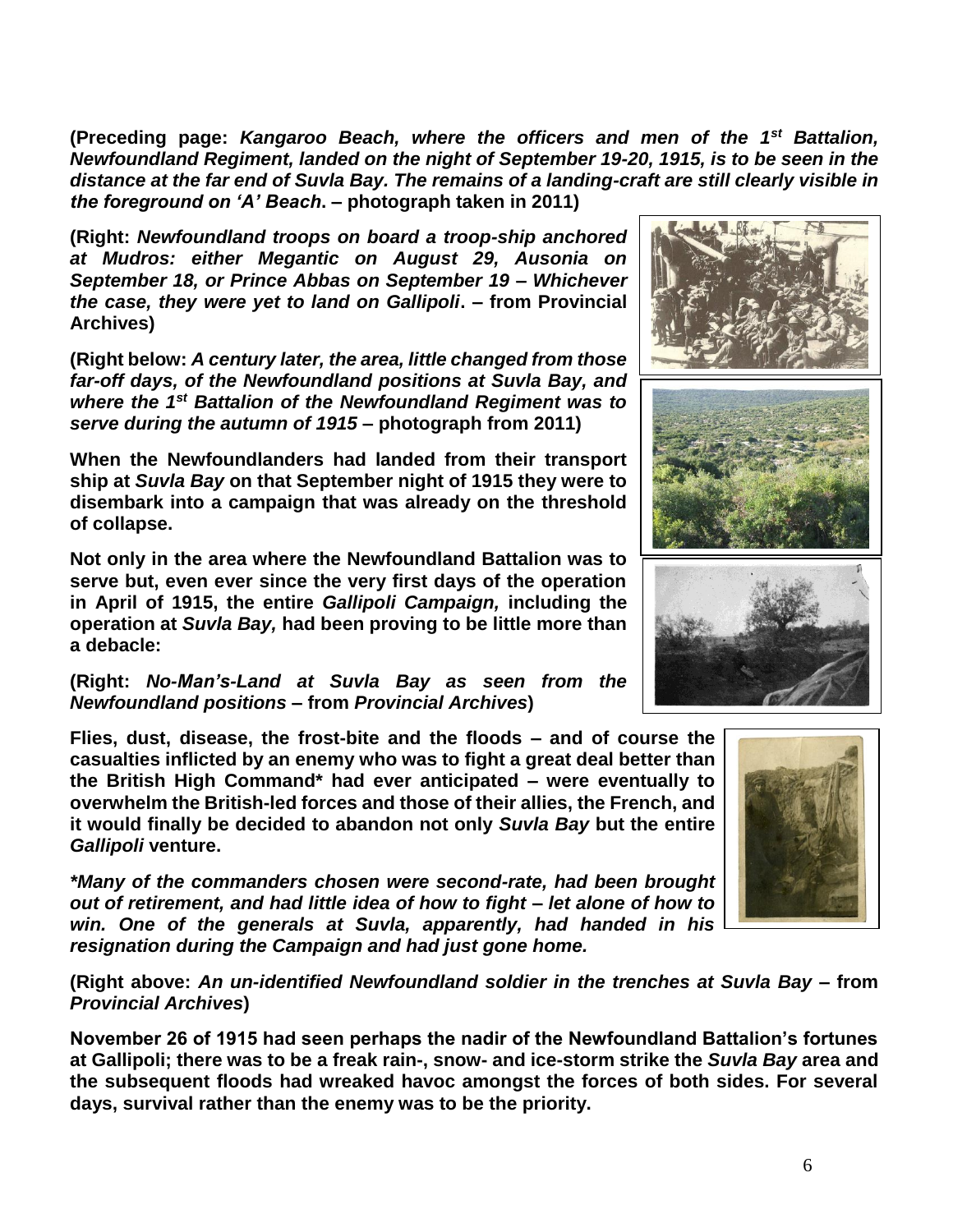7

**There were to be many casualties on both sides, some of them, surprised by the sudden inundation of their positions, fatalities who had drowned in their trenches – although no Newfoundlanders were to be among that number. Numerous, however, had been those afflicted by trench-foot and by frost-bite.**

**(Right:** *This is Anzac Bay in the fore-ground with the Salt Lake in the centre further away. The bottom of Suvla Bay is just to be seen on the left and adjacent to the Salt Lake, and further away again. The hills in the distance and the ones from which this photograph was taken were held by the Turks and formed a horse-shoe around the plain surrounding the Salt Lake - which was where the British and Newfoundlanders were stationed***. – photograph from 2011)**

**In the days following that cataclysmic tempest, the situation of the British - and thus of the Newfoundlanders - was daily becoming more and more untenable; thus on the night of December 19-20, the British had abandoned the entire area of** *Suvla Bay* **– the Newfoundlanders, the only non-British unit to serve there, to form a part of the rear-guard. Some of the Battalion personnel had been evacuated to the nearby island of Imbros, some to Lemnos, further away, but in neither case was the respite to be of a long duration; the 1st Battalion was to be transferred only two days later to the area of** *Cape Helles***, on the western tip of the…***Gallipoli Peninsula***.**

**(Right:** *Cape Helles as seen from the Turkish positions on the misnamed Achi Baba, positions which were never breached: The Newfoundland positions were to the right-hand side of the picture***. – photograph from 2011)**

**The British, Indian and** *Anzac* **forces – the Australian and New Zealand Army Corps was also to serve at** *Gallipoli* **– had now only been marking time until a complete withdrawal of the**  *Peninsula* **could be undertaken.**

**This final operation would take place on the night of January 8-9, the Newfoundland Battalion to furnish part of the British rear-guard on this second occasion also.**

**(Right:** *'W' Beach at Cape Helles as it was only days before the final British evacuation* **– from** *Illustration***)**

*\*Lieutenant Owen Steele of St. John's, Newfoundland, is cited as having been the last soldier of the Mediterranean Expeditionary Force to step into the final small boat to sail from the Gallipoli Peninsula.*

**(continued)**





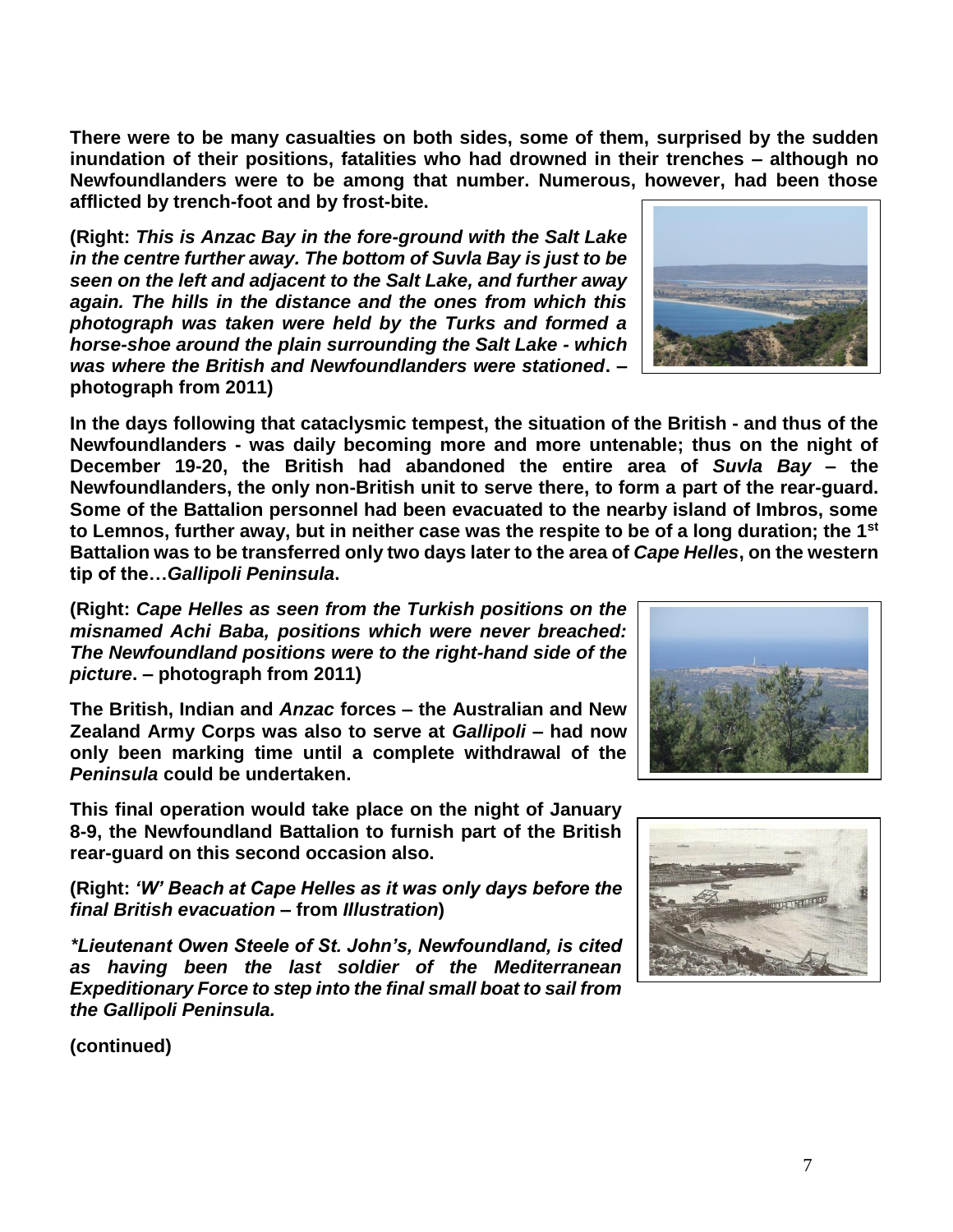**(Right:** *'W' Beach almost a century after its abandonment by British forces in that January of 1916 and by the Newfoundlanders who were to be the last soldiers off the beach***:** *Vestiges of the wharves in the black-and-white picture are still to be seen.* **– photograph from 2011)**

**Immediately after the British evacuation of the** *Gallipoli Peninsula***, the Newfoundland unit had been transferred away from Mudros to a camp in Egypt via port-city of Alexandria. On January 14, the Australian Expeditionary Force Transport**  *Nestor* **had arrived there with the 1st Battalion on board. The vessel was to sail just after mid-day on the 16th, on its way southwards down the Suez Canal to Port Suez where she arrived on the morrow and where the Newfoundlanders landed and marched to their encampment.**



**There they were to await further orders since, at the time, the subsequent destination of the British 29th Division had yet to be decided\*.**

**(Right above:** *The photograph of the Blue Funnel Line vessel 'Nestor' is from the Shipspotting.com web-site. The vessel was launched and fitted in 1912-1913 and was to serve much of her commercial life until 1950 plying the routes between Britain and Australia. During the Great War she served mainly in the transport of Australian troops and was requisitioned once again in 1940 for government service in the Second World War. In 1950 she was broken up***.)**

*\*Bulgaria had entered the conflict on the side of the Central Powers, and Salonika was already becoming a theatre of war.*

**(Right:** *The British destroy their supplies during the final evacuation of the Gallipoli Peninsula. The men of the 1st Battalion of the Newfoundland Regiment were among the last to leave on two occasions, at both Suvla Bay and Cape Helles***. – photograph taken from the battleship** *Cornwallis* **from**  *Illustration***)**



**(Right below:** *Port Tewfiq at the south end of the Suez Canal just prior to the Great War* **– from a vintage post-card)**

**After that two-month interim spent in the vicinity of Port Suez the almost six-hundred officers and** *other ranks* **of the 1st Battalion were to board His Majesty's Transport** *Alaunia* **at Port Tewfiq, on March 14 to begin the voyage back up through the**  *Suez Canal* **en route to France.** 



**The Newfoundlanders would disembark eight days afterwards in the Mediterranean port-city of Marseille, on March 22.**

**(continued)**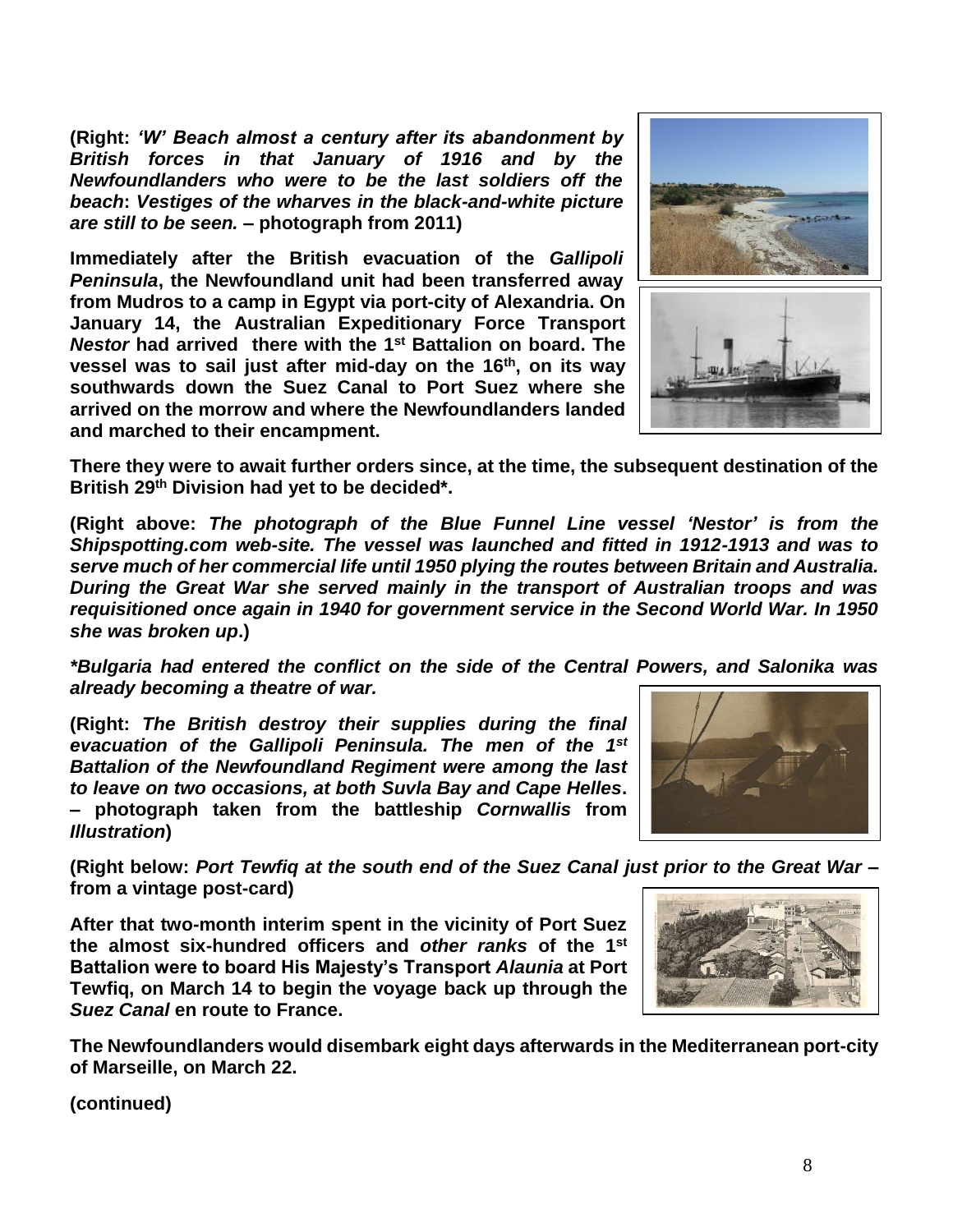**(Right:** *British troops march through the port area of the French city of Marseille***. – from a vintage post-card)**

**Some three days after the unit's disembarkation on March 22, the Newfoundland Battalion's train was to find its way to the small provincial town of Pont-Rémy, a thousand kilometres to the north of Marseille. It had been a cold, miserable journey, the blankets provided for the troops having inexcusably travelled unused in a separate wagon.**

**Having de-trained at the local station at two o'clock in the morning, the Newfoundlanders were now still to endure the long, dark march ahead of them before they would reach their billets at Buigny l'Abbé.**

**It is doubtful if many of those tired soldiers were to pay much attention to the slow-moving stream flowing under the bridge over which they had then marched on their way from the station. But some three months later** *the Somme* **was to become a part of their history.**

**(Right:** *A languid River Somme as seen from the bridge at Pont-Rémy* **– photograph from 2010)**

**On April 13, the 1st Battalion had subsequently marched into the village of Englebelmer – perhaps some fifty kilometres in all from Pont-Rémy - where it would be billeted, would receive re-enforcements from Scotland via Rouen and, in two days' time, would be introduced into the communication trenches of the** *Western Front.*

**And, as seen in an earlier paragraph, it was while** *en route* **from Pont-Rémy to Englebelmer that the 1st Battalion had been joined on April 8 in the village of Louvencourt by Private Evans' 2nd Re-enforcement Draft from Scotland, via Alexandria and Marseille.**

**\* \* \* \* \***

**Just days following the Newfoundland Battalion's arrival on the** *Western Front***, two of the four Companies – 'A', and 'B' – were to take over several support positions from a British unit\* before the entire Newfoundland unit was to then be ordered to move further up for the first time into forward positions on April 22.**

*\*It should be said that the Newfoundland Battalion and twohundred men of the Bermuda Rifles who were serving at the time in the 2nd Lincolnshire Regiment Battalion, were then the only units at the Somme from outside the British Isles - true also on the day of the attack on July 1.*

**(Right:** *A further view of the re-constructed trench system to be found in the Newfoundland Memorial Park at Beaumont-Hamel* **– photograph from 2009(?))**





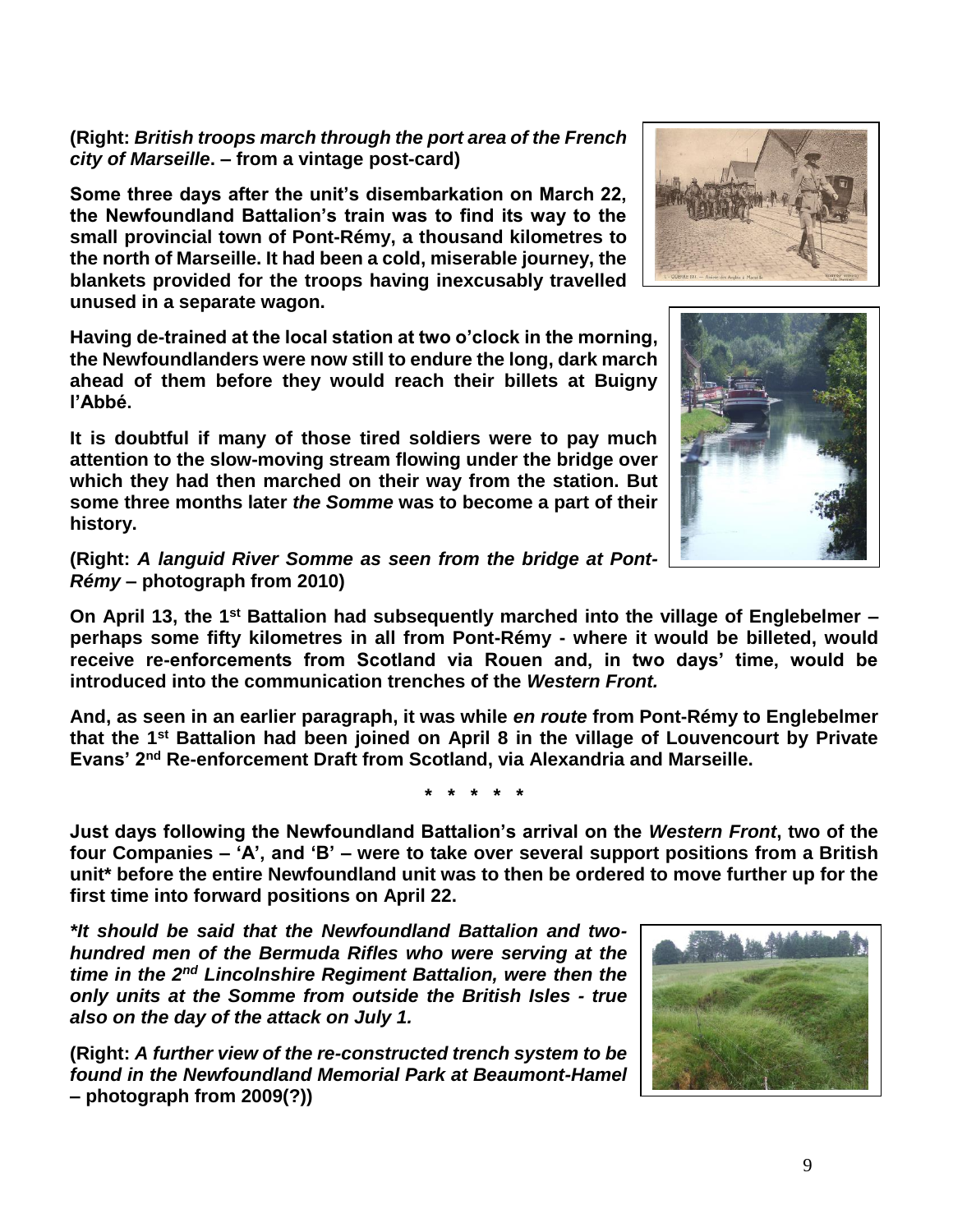**Having then been withdrawn at the end of that April to the areas of Mailly-Maillet and Louvencourt where they would be based for the next two months, the Newfoundlanders were soon to be preparing for the upcoming British campaign of that summer, to be fought on the ground named for the languid, meandering river,** *the Somme***, that flowed – and still does so today – through the region.** 

**If there is one name and date in Newfoundland history which is etched in the collective once-national memory, it is that of Beaumont-Hamel on July 1 of 1916; and if any numbers are remembered, they are those of the eight-hundred who went**  *over the top* **in the third wave of the attack on that morning, and of the sixty-eight unwounded present at muster some twentyfour hours later\*.**



**(Right above:** *Beaumont-Hamel: Looking from the British lines down the hill to Y Ravine Cemetery which today stands atop part of the German front-line defences: The Danger Tree is to the right in the photograph***. – photograph taken in 2009)**

**(Right:** *A view of Hawthorn Ridge Cemetery Number 2 in the Newfoundland Memorial Park at Beaumont-Hamel* **– photograph from 2009(?))**

*\*Perhaps ironically, the majority of the Battalion's casualties was to be incurred during the advance from the third line of British trenches to the first line from where the attack proper was to be made, and while struggling through British wire laid to protect the British positions from any German attack.*

**There are other numbers of course: the fiftyseven thousand British casualties incurred in four hours on that same morning of which nineteen-thousand were recorded as having been** *killed in action* **or** *died of wounds***.** 

**It was to be the largest disaster** *ever* **in the annals of the British Army…and, perhaps just as depressing, the butchery of** *the Somme* **was to continue for four and a half months.**

**(Right:** *Beaumont-Hamel is a commune, not a village* **– photographs from 2010 and 2015)**

*In fact, Beaumont-Hamel was a commune – it still exists today – at the time comprising two communities: Beaumont, a village on the German side of the lines, and Hamel which was behind those of the British. No-Man's-Land, on which the Newfoundland Memorial Park lies partially today, was on land that separated Beaumont from Hamel.*